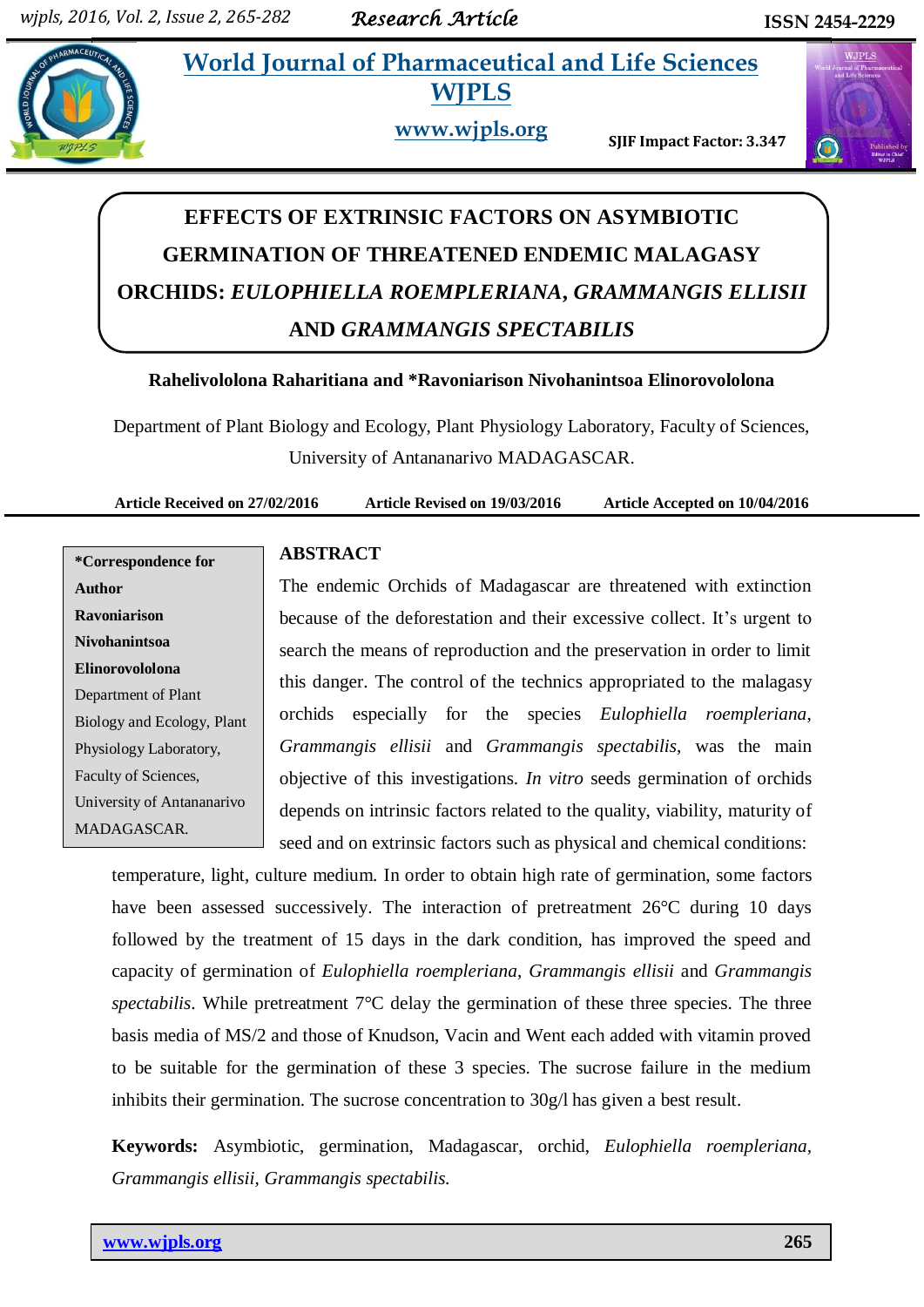#### **INTRODUCTION**

Madagascar is characterized by its high floristic richness with a rate of endemism around 85%. But it is ranked among the 25 most critical areas for the preservation of life on earth "hot spots". Madagascar is third after the tropical Andes and the Mediterranean Basin, given the fast pace of environmental degradation (MITTERMEIER, et al. 1999). The family of orchids is one of the striking examples of this biodiversity loss. (ANGAP et al, 1998; OLIARIJAO, 2000, RAHELIVOLOLONA, 2001; BORIQUET, 1985).

Orchids are best known by the quality of their flowers and very popular with gardeners and collectors worldwide. They are an important source of currency. 150 malagasy Orchid species are estimated present on the international market (OLIARIJAO, 2000). Several species as *Aeranthes henricii, Cymbidiella humblotii, Cymbidiella rhodochila, Eulophiella roempleriana, Eulophiella elisabethae* ... are among the most wanted Orchids in the world. In addition to the worldwide reputation of endemic Malagasy orchids, in Madagascar, they are also used by man for various purposes, some of which are considered like food plants, others are used as medicinal plants.

For these reasons, it makes sense that they are the subject of active research both basic and applied.

Modern technological measures, focused on artificial propagation *in vivo* and *in vitro* method are a form of *ex situ* conservation of orchid species. The aim is to produce rapidly a high number of healthy, viable plants.

Since the famous experiment of MOREL (1960) on the *Cymbidium,* Orchid micropropagation was a huge success and considerable growth in developed countries. It was a revolution in Orchid propagation methods. Subsequently, many researchers have tried to improve the method (Eeyore, 1985). Orchids can be rapidly multiplied *in vitro* either by propagation using germination or vegetatively methods based on the technique of micropropagation or inducing protocorm regeneration.

After a general test of the asymbiotic seeds germination of 51 Malagasy Orchid species, further study on the impact of various external factors on the *in vitro* seeds germination of 3 species: *Eullophiella roempleriana, Grammangis ellisii, Grammangis spectabilis* was performed.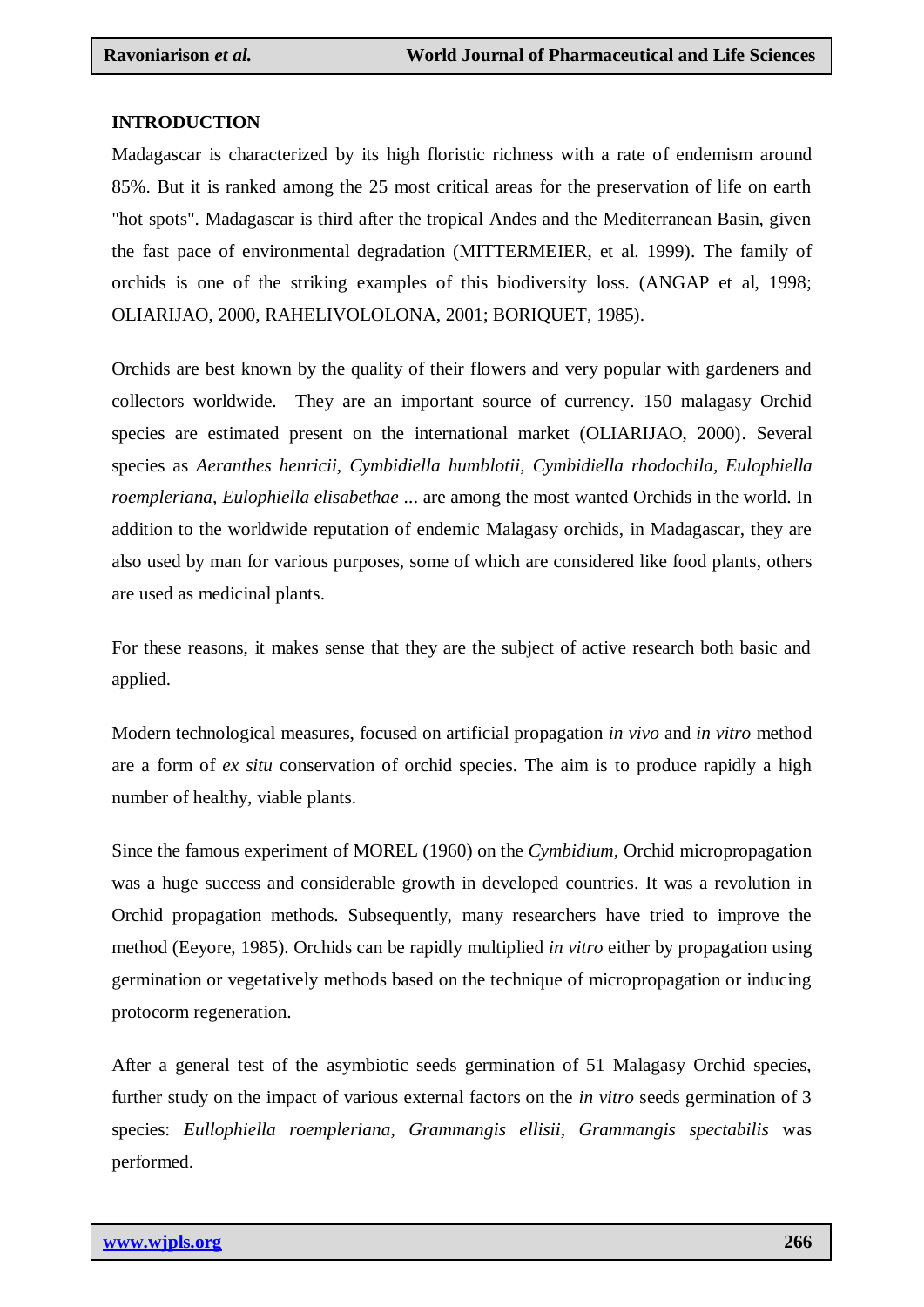### **1. MATERIALS**

*Eulophiella roempleriana, Grammangis ellisii, Grammangis spectabilis* are subject to more detailed study. The choice is based on the fact that they are rare when they were in high demand and are important in international trade since 1990 and in the domestic market (ANGAP, et al., 1998, OLIARIJAO, 2000).

The list and maturity of capsules from plants cultivated in orchidarium of horticulturists are given in the table below

| Table 1: List and mature capsules of the three species tested. |
|----------------------------------------------------------------|
|----------------------------------------------------------------|

| Taxa                     | <b>Capsule maturity</b> |
|--------------------------|-------------------------|
| Eulophiella roempleriana | Ripe dehiscent          |
| Grammangis ellisii       | Ripe indehiscent        |
| Grammangis spectabilis   | Ripe indehiscent        |

# **2. METHODS**

Various factors for *in vitro* asymbiotic seeds germination of *Eulophiella roempleriana, Grammangis ellisii and Grammangis spectabilis*, were studied. In this case, three series of experiments were performed.

- $\div$  Pretreatment influences of temperature combined with the light / dark, followed by treatment in the dark.
- Comparison of three basal culture medium: MS/2, KN, VW
- Sucrose concentration effects.

Each treatment consists of 4 repetitions with 200 seeds per replication.

### **2.1. Influence of temperature, light and dark on the asymbiotic seeds germination**

Mature seeds, milky white, apparently dry, from indehiscent ripe capsule are used. After surface sterilization, the seeds are divided into 3 groups (A, B, C) for 10 days pre-treatment. After, seeds of each lot are inoculated into 12 tubes containing MS/2 solid medium, supplemented with vitamins, sucrose and they will undergo the treatment (Table 2). The seeds of each lot in 12 tubes represent 3 treatments which are repeated 4 times. For each treatment in darkness, all culture is transferred in light at 16 hours a day.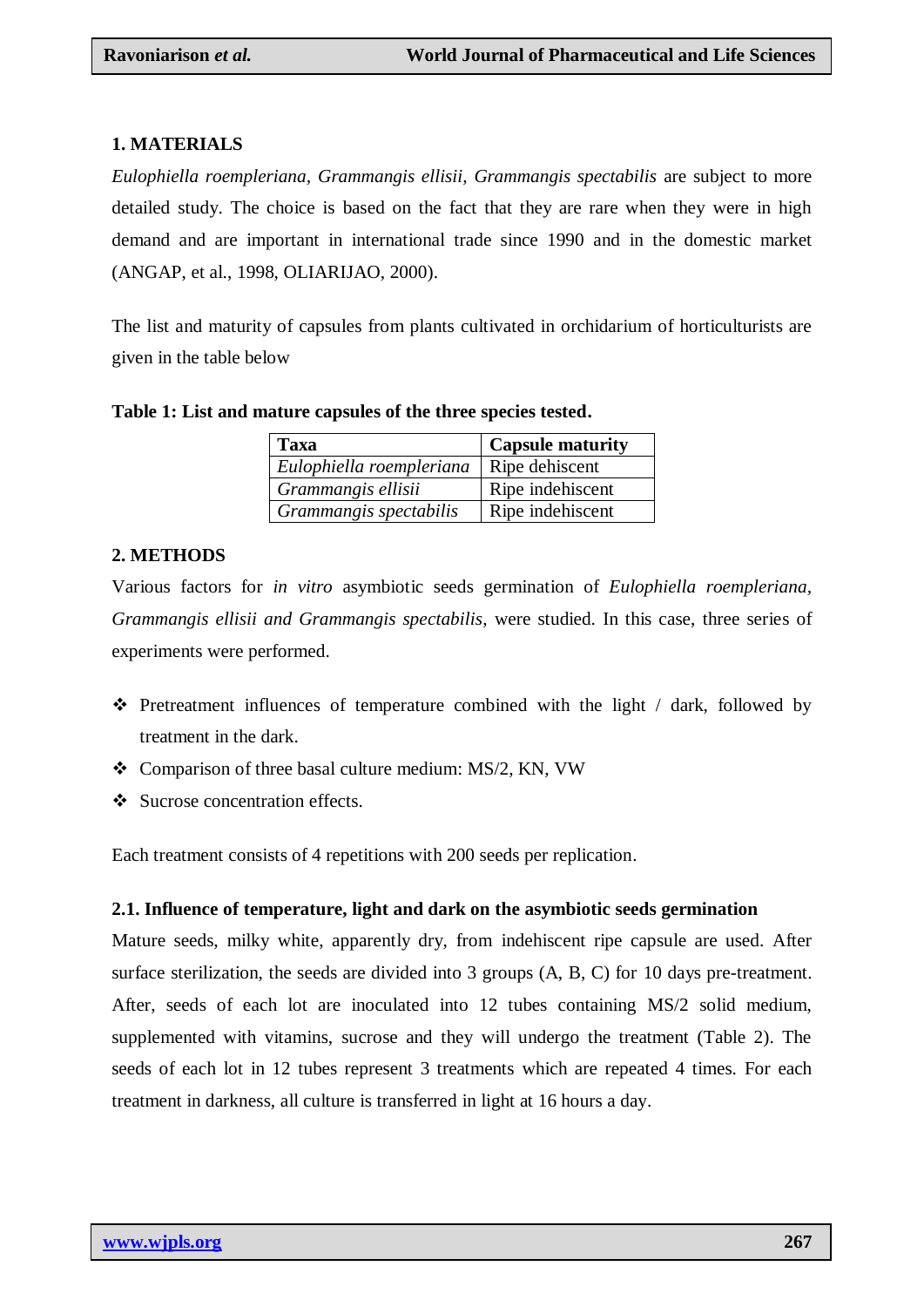**Tableau 2: Study of the effect of pretreatment during 10 days and of different treatments on germination of Eulophiella roempleriana, Grammangis ellisii, Grammangis spectabilis.**

| <b>Batch</b>                                 |                                       |       |       |       |      |      |      |      |      |      |
|----------------------------------------------|---------------------------------------|-------|-------|-------|------|------|------|------|------|------|
| <b>Pretreatment</b>                          | <b>Femperature</b><br>$\rm ^{\circ}C$ | 26    | 26    | 26    | 26   | 26   | 26   |      |      |      |
| (before sowing)                              | Light or dark                         | Light | Light | Light | Dark | Dark | Dark | Dark | Dark | Dark |
| <b>Treatment</b> in<br><b>darkness</b> (day) | Day                                   |       | 15    | 30    |      | 15   | 30   |      |      | 30   |

# **2.2. Comparison of 3 basic culture medium on the asymbiotic germination of Eulophiella roemplariana, Grammangis ellisii and Grammangis spectabilis**

After pretreatment at 26°C in the dark for 10 days, the seeds are sown on the surface of previously prepared media KN, MS / 2, VW, supplemented with vitamins and sucrose. These media are among the most used media in orchids (BROLY, 1982). Moreover, they are treated in complete darkness for 15 days before being transferred under an illuminance of 3000 lux for 16 hours a day and at the same temperature of 26°C.

### **2.3. Effect of sucrose concentration on the asymbiotic seeds germination**

Germination of exotic orchids has shown that the sugar requirement varies according to the species (Arditti, J. et al. 1982). Different sucrose concentrations are studied: 0, 10, 20, 30, 40, 50 and 6g/L. The seeds were sown only on MS/2 medium, supplemented with vitamins and will undergo the dark treatment for 15 days. Thereafter, seeds were exposed to light 16 hours a day under a light intensity of 3000 lux at the temperature of  $26 +12^{\circ}C$ .

### **2.4. Monitoring and evaluation**

Observations every 2 days were carried out regularly on all cultures. The evolution of seed color and obtaining of white and green protocorms are noted.

Germination capacity, defined as the percentage of seeds capable of germination in specific conditions (Como, 1970; CHAUSSAT and DEUNF, 1975), is evaluated by the number of green protocorms obtained divided by the number of seeds sown, multiplied by 100. Speed of germination rate is the time taken for the seed to germinate. We used the time for a week after the emergence of first green protocorms.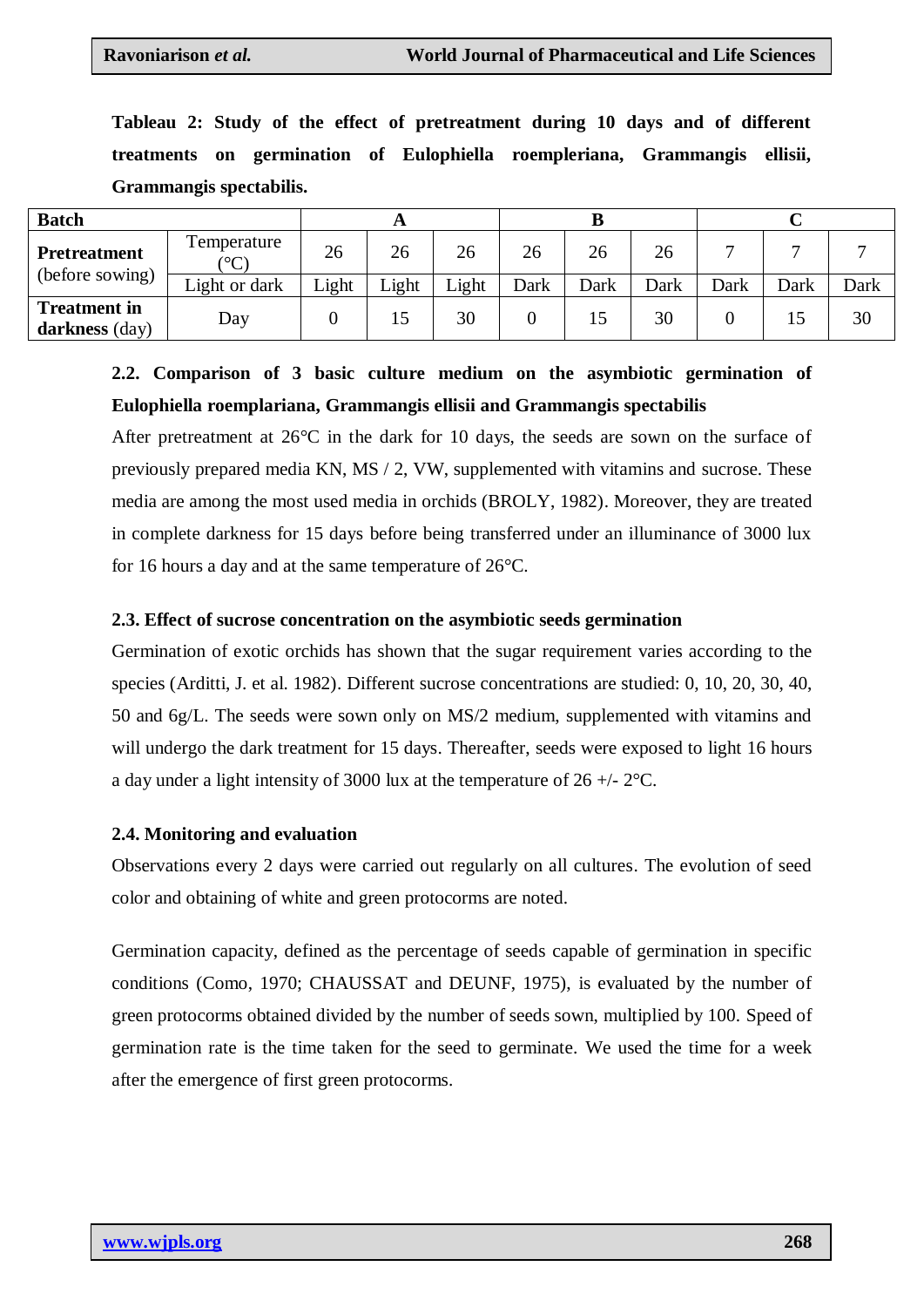# **2.5. Expressions of results**

For data analysis, analysis of variance (ANOVA) and comparison of means were performed using the software "STAT-ITCF" Version 4. The separation of homogeneous groups observed between several medium is made following the test-NEWMAN- KEULS at the probability threshold of 5%.

# **3. RESULTS**

The germination process comprises imbibition and swelling of the seed still covered integument; the integument tear and the separation of the embryo, then progressive enlargement thereof, forming a spherule called "protocorm"; the formation of a growing point at the top and progressive greening of the protocorm with chlorophyll formation.

Green protocorm with a growing point, able to multiply or/and to differentiate thereafter mark an effective germination. The germination rate and speed of each species is given in Table 2.

# **Table 2: Germination capacity Speed** *Eulophiella roempleriana; Grammangis ellisii; Grammangis spectabilis.*

| <b>Taxa</b>              | Capsule<br>maturity | Speed of<br>germination (week) | <b>Germination capacity</b><br>$\mathcal{O}(6)$ |
|--------------------------|---------------------|--------------------------------|-------------------------------------------------|
| Eulophiella roempleriana | Ripe dehiscent      |                                |                                                 |
| Grammangis ellisii       | Ripe indehiscent    |                                |                                                 |
| Grammangis spectabilis   | Ripe indehiscent    |                                |                                                 |

The speed and the germination capacity vary from one species to another and also vary within the same genus. They are 8 weeks with 70% for *Grammangis ellisii*; while they are 6 weeks with 62% for *Grammangis spectabilis.*

# **3.1. Influence of Temperature And Light / Dark on Seed Germination**

# *3.1.1. Influence of 10 days pretreatment before sowing*

The results of speed and germination capacity are shown in Figures 1 and 2.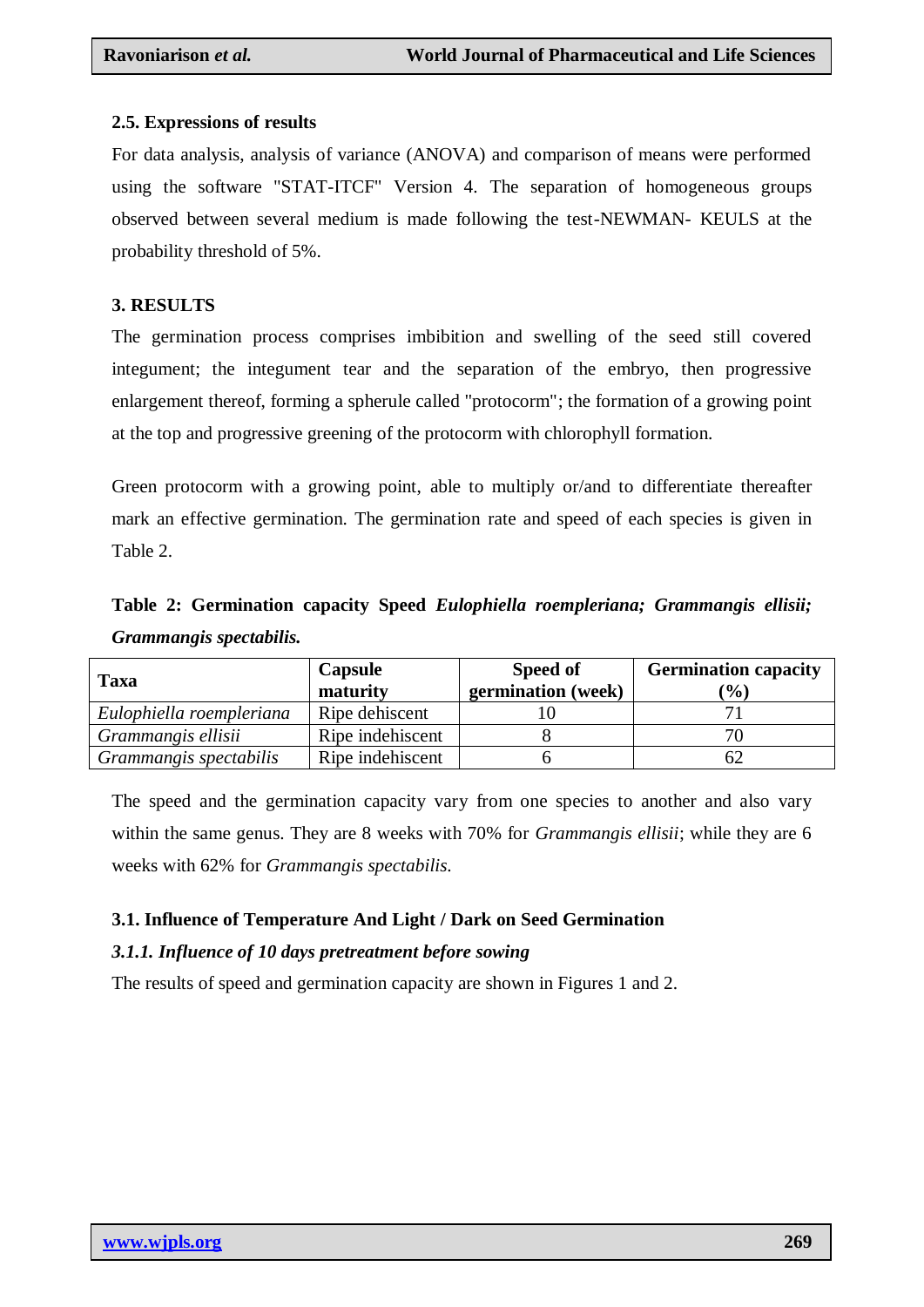

**Figure 1: Speed of germination of** *Eulophiella roempleriana, Grammangis ellisii, Grammangis spectabilis depending on 10 days* **pretreatment.** e n

Er: *Eulophiella roempleriana;* Ge: *Grammangis ellisii;* Gs: *Grammangis spectabilis* c

26L: Temperature 26°C, 16h light /day; i  $\overline{1}$ 

26O: Température 26°C, in dark;

70: Température 7°C, in dark

For 3 species, seeds having undergone a pretreatment of  $26^{\circ}$ C germinated faster than those treated with a temperature of 7°C. In the case of *Eulophiella roempleriana*, germination occurred in the ninth week against 12 weeks when the seeds are pretreated with a temperature of 7°C. For *Grammangis ellisii*, the seeds have germinated after 7 weeks instead of 11 and i for *Grammangis spectabilis*, speed of germination is 6 weeks instead of 9. In other words, the cold pretreatment retards germination of these three species. p e

At 26°C, pretreatments in light and complete darkness have no influence on the speed of germination of these three species. They gave the same results.



**Figure 1: Germination capacity of** *Eulophiella roempleriana***,** *Grammangis ellisii* **and** u *Grammangis spectabilis.*

n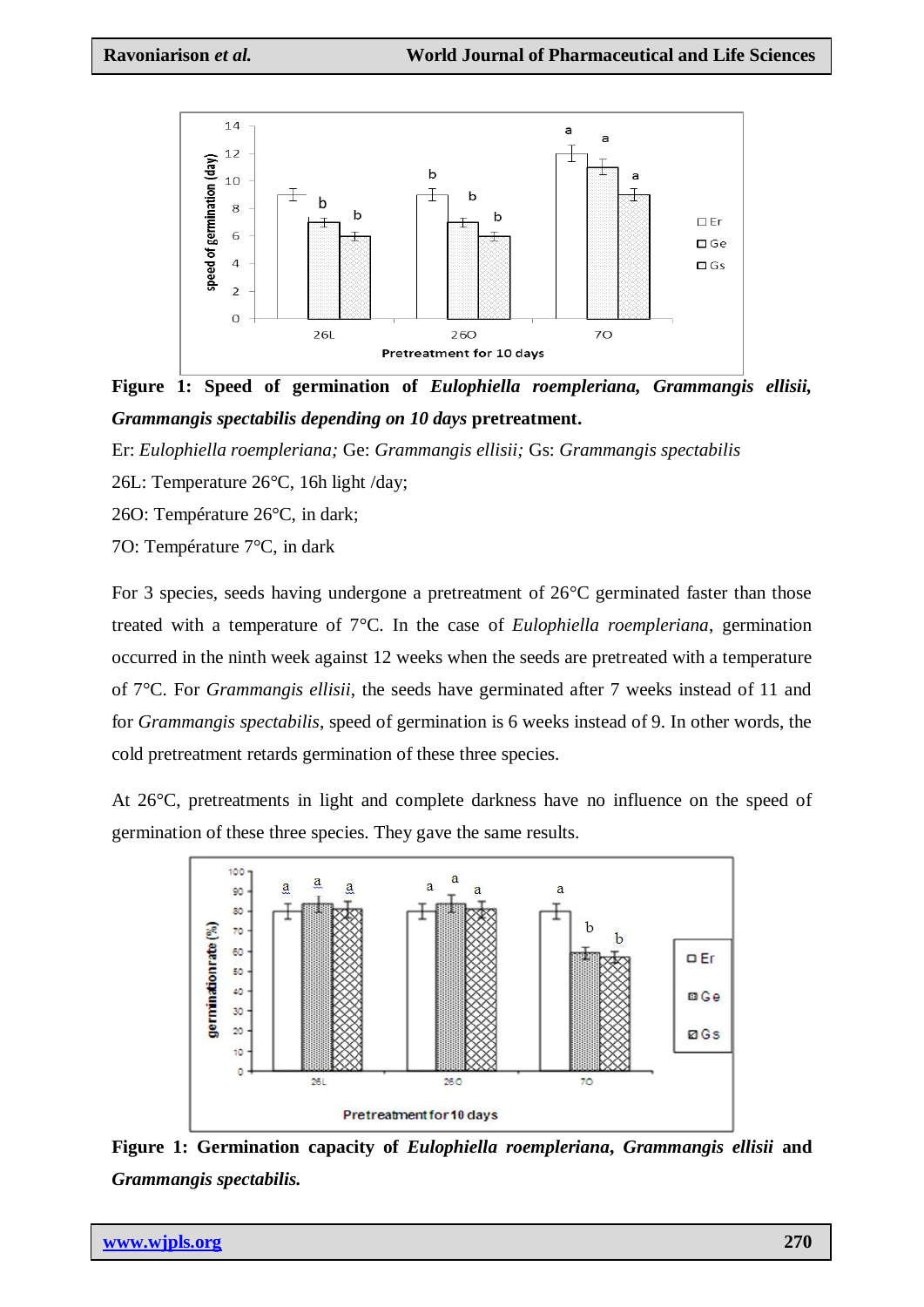Er: *Eulophiella roempleriana*; Ge: *Grammangis ellisii*; Gs: *Grammangis spectabilis*

26L: Temperature 26°C, 16h light /day;

26O: Température 26°C, in dark;

7O: Température 7°C, in dark

Pretreatment 26°C and the 7°C give the same germination rate 80% for *Eulophiella roempleriana* while for *Grammangis ellisii* and *Grammangis spectabilis*, germination rates of seeds treated with a temperature 7°C are lower, 59 and 57% over those pre-treated at the temperature 26°C at which germination rates are respectively 84 and 81%. The results show that the speed and the germination capacity depend on the species studied.

### *3.1.2. Influence of treatment in the dark*

The results are shown in Figures 3 and 4



# **Figure 3: Speed of germination of** *Eulophiella roempleriana***,** *Grammangis ellisii and Grammangis spectabilis* **depending on depending on duration of darkness treatment.**

Er: *Eulophiella roempleriana;* Ge: *Grammangis ellisii;* Gs: *Grammangis spectabilis.*

For each species studied, the values obtained by these three treatments are significantly different from the statistical analysis at the 5% threshold, according to the test of Newman-Keuls.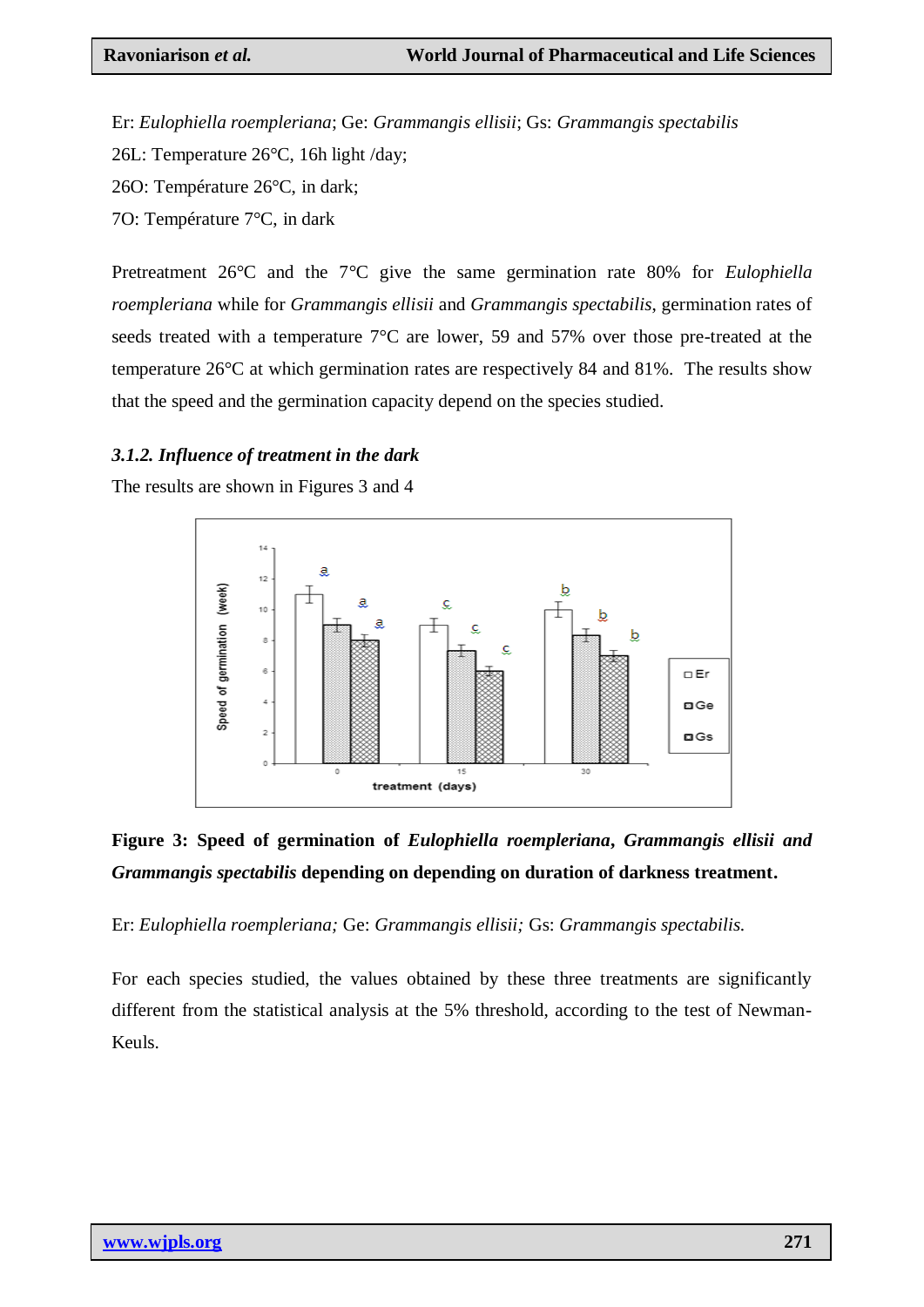For the three species, the light treatment (control) shows a slower germination speed relative to the dark for 15 days and those for 30 days. Germination speeds are respectively 11 weeks against 9 and 10 for *Eulophiella roempleriana*, of 9 weeks against 7.33 and 8.33 for *Grammangis ellisii* and 8 weeks against 6 and 7 for *Grammangis spectabilis*. Treatments in the dark accelerate seed germination with an optimum for 15 days.



# **Figure 4: Germination capacity depending on duration of treatment in the dark.** *Er: Eulophiella roempleriana; Ge: Grammangis ellisii; Gs: Grammangis spectabilis.*

For each species studied, the difference in value to treatment for 15 and 30 days is not significant after statistical analysis at the 5% threshold, according to the test of Newman-Keuls. But the germination capacity of seeds in control condition (without darkness) is significantly different from those of 15 and 30 days in the dark, according to the statistical analysis.

Thus, treatments in the dark during15 days and the 30 days give the same capacity for germination for the three species. This capacity is higher compared to no treatment in the dark:

For *Eulophiella roempleriana,* capacities of germination are 85,16 and 84,83% respectively for 15 and 30days in dark  $($  > 71,16 for the control); in *Grammangis ellisii*: 80 and 80, 5% ( 65 for the control) and for *Grammangis spectabilis*, capacities of germination are 80 and 79,80% against 58% for the control condition.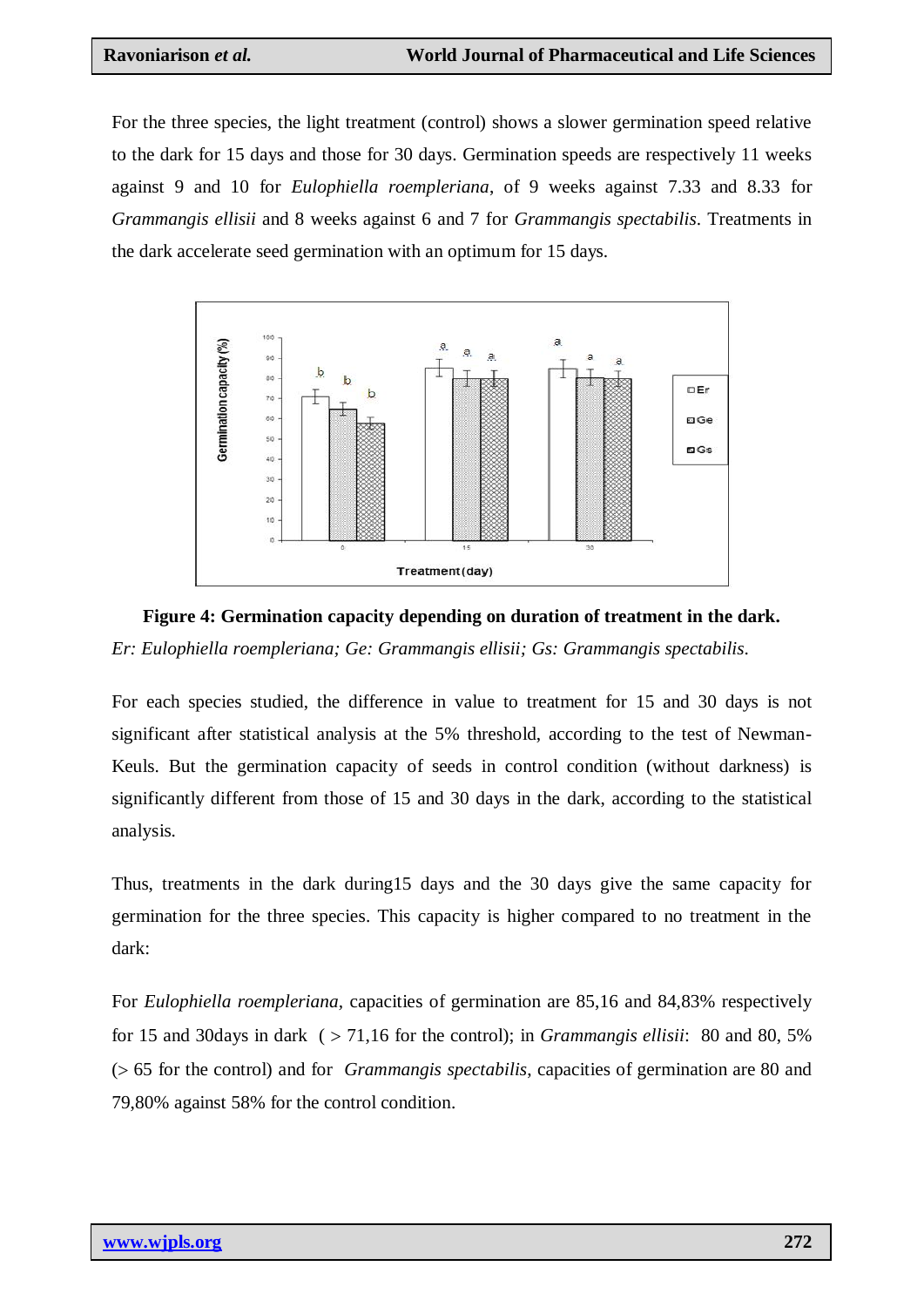# **3. 1.3. Pretreatment / treatment interaction**

The results are shown in Figure 5 and 6.



**Figure 5: Speed of germination of** *Eulophiella roempleriana***,** *Grammangis ellisii* **and** *Grammangis spectabilis* **depending on the interaction of pretreatment –treatment.**

Er: *Eulophiella roempleriana;* Ge: *Grammangis ellisii;* Gs: *Grammangis spectabilis;* Pretreatment (day); Treatment (day); Speed of germination (week)

26L: Temperature 26°C, 16h light /day;

26O: Température 26°C, in dark;



**Figure 6: Germination capacity of** *Eulophiella roempleriana***,** *Grammangis ellisii* **and**  *Grammangis spectabilis* **depending on the interaction of the pretreatment – treatment.**

7O: Température 7°C, in dark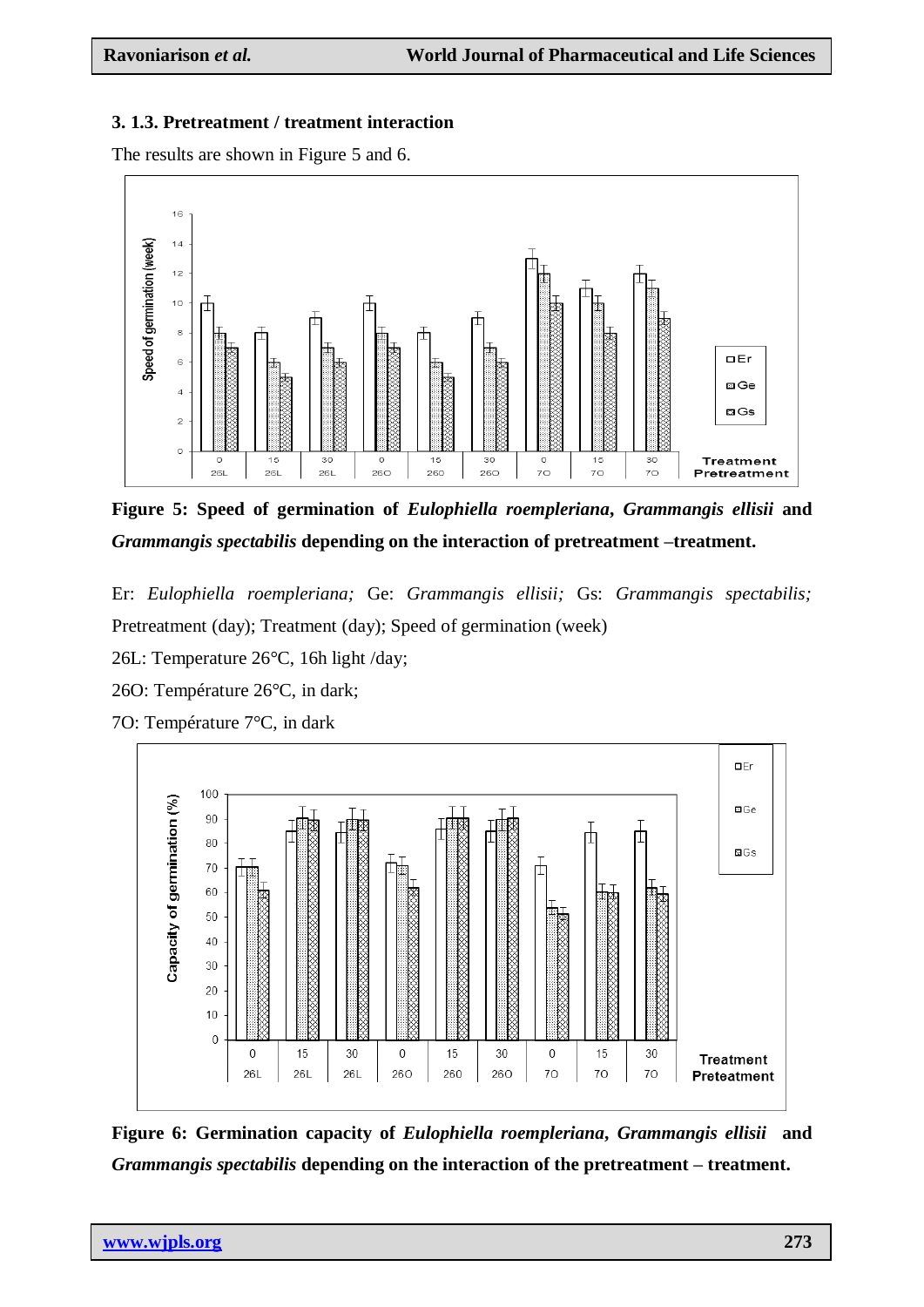Er: *Eulophiella roempleriana;* Ge: *Grammangis ellisii;* Gs: *Grammangis spectabilis;* Pretreatment (day); Treatment (day); Capacity of germination (%) 26L: Temperature 26°C, 16h light /day;

26O: Température 26°C, in dark

7O: Température 7°C, in dark

These figures show that *Grammangis spectabilis* has a faster germination compared to the other two species and then comes *Grammangis ellisii* and finally *Eulophiella roempleriana*. In addition, the results show that there is interaction between pretreatment and treatment. Thus, the fastest germination is achieved by interaction of pretreatment at 26°C, in complete darkness or in the light 16 hours a day, with treatment 15 days in the dark. This interaction gives the highest germination capacity.

The slowest germination results from the interaction of pre-treatment  $7^{\circ}C$  in the dark without treatment in the dark. These conditions give the lowest capacity for these three species. Pretreatment 7°C produces the same effect as 26°C on the germination capacity of *Eulophiella roempleriana*, unlike the other two species that have low germination capacity.

In summary, the seeds of *Eulophiella roempleriana*, *Grammangis ellisii* and *Grammangis spectabilis* do not require cold pretreatment (7°C) to germinate.

Pretreatments in the light and that in the darkness have no influence neither on the speed nor on the germination capacity of these 3 species.

The complete dark treatment accelerates the germination and gives higher germination capacity for these species.

Germination of *Eulophiella roempleriana, Grammangis ellisii* and *Grammangis spectabilis* needs incubation in the dark. The period of 15 days is sufficient for obtaining a higher capacity in a relatively short time.

#### **3. 2. Comparison of The Three Basal Culture Media on Asymbiotic Germination**

The results are shown in the following figures 7 and 8. For all three species, statistical analysis showed that the difference observed in the 3 different basic media is not significant; it means that the seeds sown have an identical behavior towards 3 media used.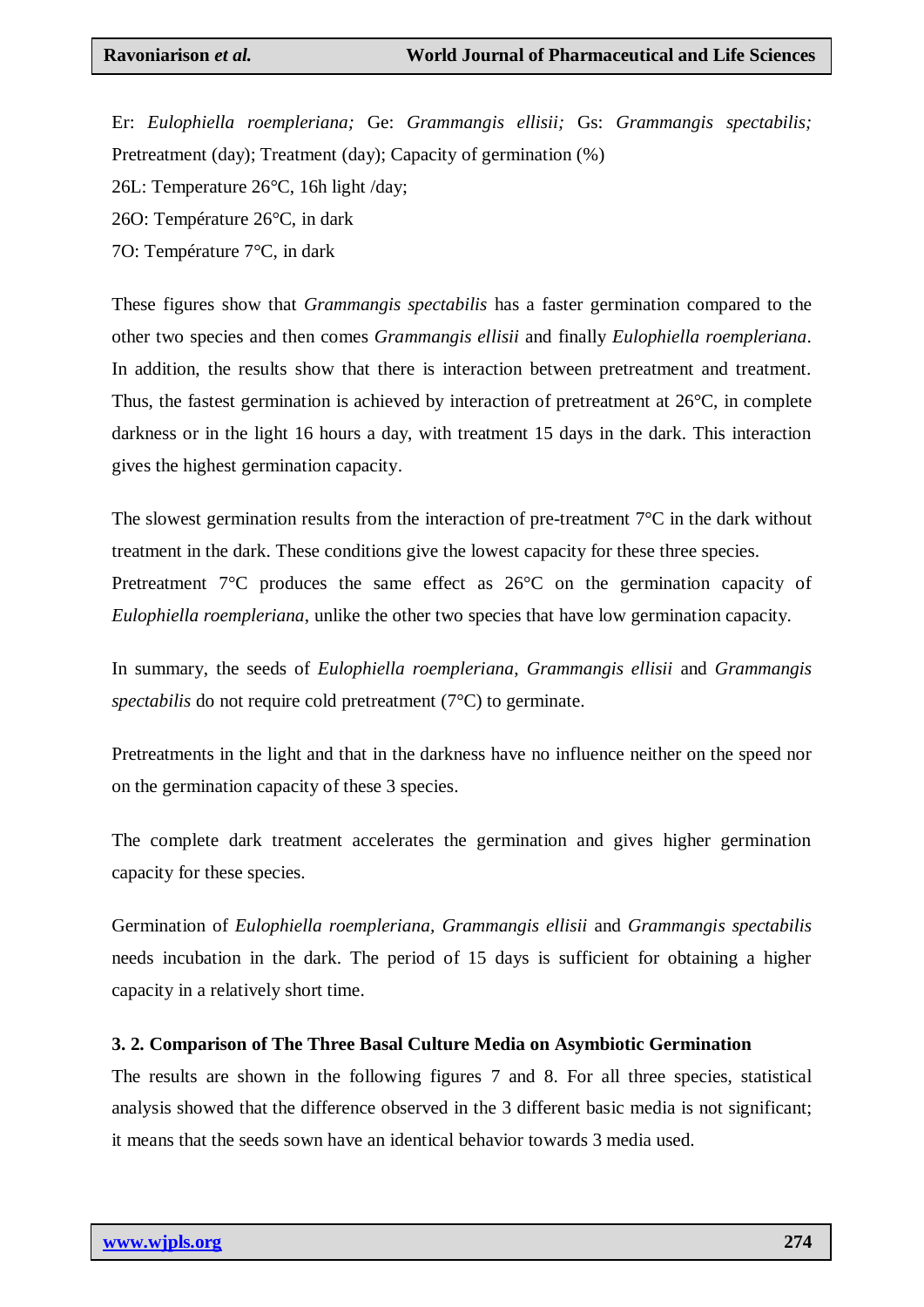The seed germination rate of *Eulophiella roempleriana* was 8 weeks. As the species *Eulophiella roempleriana*, seed of *Grammangis ellisii* and *Grammangis spectabilis* germinate indifferently on these 3 basic media*.* The germination rates of these two species are respectively 6 and 5 weeks.

The significant difference in outcome was observed between species. The seeds of the species *Grammangis spectabilis* germinated faster compared to those of *Grammangis ellisii* and *Eulophiella roempleriana.*

Regarding germination rate, regardless of the basic medium used, the two species, *Grammangis ellisii* and *Grammangis spectabilis* have the same germination capacity that are the highest, 90% and 91% respectively compared to that of *Eulophiella roempleriana*. For the latter, the germination ability is 85%.

In all cases, the three basal media used were found to be favorable for the germination of these three species.



**Figure 7: Germination speed of** *Eulophiella roempleriana***,** *Grammangis ellisii* **and** *Grammangis spectabili***s depending on the three basal media, each added of sucrose and vitamins.**

Er: *Eulophiella roempleriana;* Ge: *Grammangis ellisii; Gs* : *Grammangis spectabilis* KN: Knudson; MS/2: Murashige and Skoog in half strenght; VW: Vacin and Went.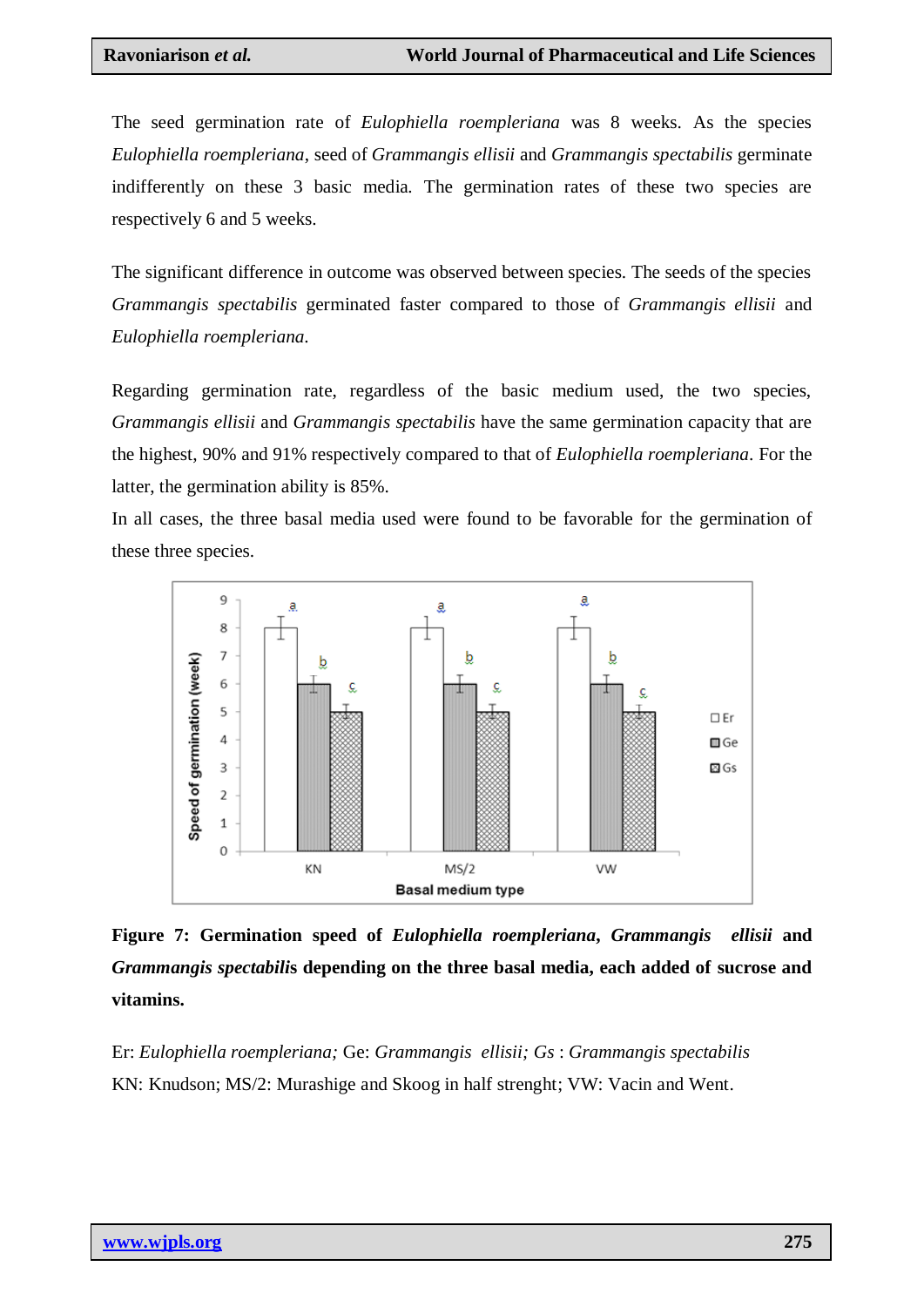

**Figure 8: Germination capacity of** *Eulophiella roempleriana***,** *Grammangis ellisii* **and** *Grammangis spectabilis* **depending on the three basal media.**

Er: *Eulophiella roempleriana;* Ge: *Grammangis ellisii; Gs*: *Grammangis spectabilis* KN: Knudson; MS/2: Murashige and Skoog in half strenght; VW: Vacin and Went.

# **3.3. INFLUENCE OF SUCROSE CONCENTRATION ON SEEDS GERMINATION OF** *Eulophiella roempleriana, Grammangis ellisii* **and** *Grammangis spectabilis*

The asymbiotic seeds germination of *Eulophiella roempleriana, Grammangis ellisii* and *Grammangis spectabilis*, is inhibited in the absence of sucrose. The seeds were grown after 4 weeks in *Eulophiella roempleriana*; after 3 weeks for *Grammangis ellisii* and after 2 weeks for *Grammangis spectabilis*. However, no further evolution was observed.

The addition of sucrose in the culture medium stimulates germination of these three species. Greenish white of bright green, green, yellowish green, light yellow and yellow protocorms were obtained respectively on media containing 10 respectively, 20, 30, 40, 50 and 60g/L of sucrose. In the other words, there has been progressive greening from the concentration of 10g/L to 30g/L of sucrose. Above this, the protocorms gradually turn yellow.

Sucrose, at certain concentrations, promotes secretion of polyphenols in the medium. When the seeds were sown in media containing 40, 50 and 60g/L, a gradual darkening of the medium was observed, respectively, from the  $4<sup>th</sup>$ ,  $3<sup>rd</sup>$  and  $2<sup>nd</sup>$  week. Their effect intensifies with time of sowing. Without transfer to the new environment, there is a progressive death of protocorms obtained.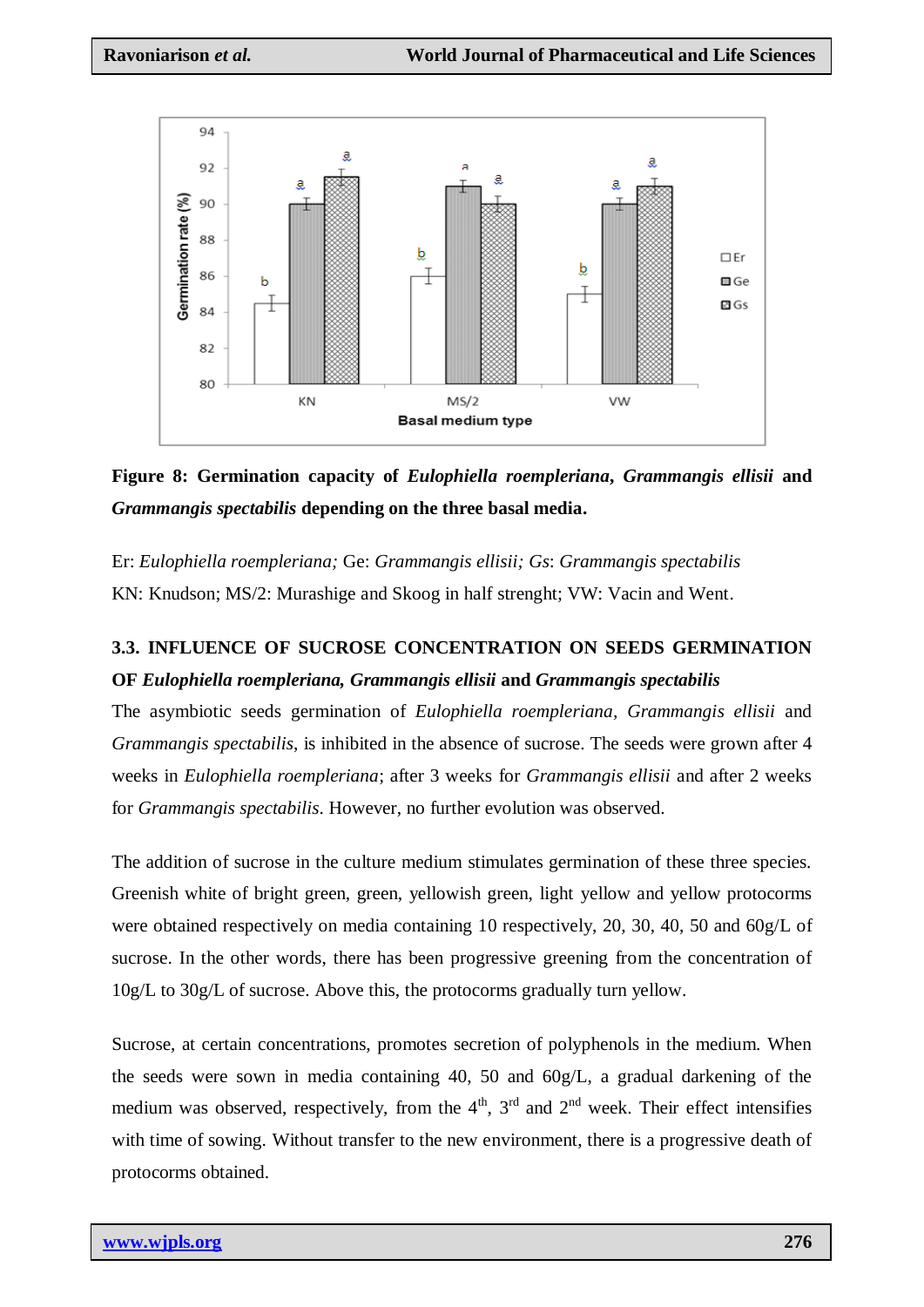If the protocorms were kept in the same culture medium without transfer, with concentrations of 10, 20, and 30g/L of sucrose, root formation is favored. The optimal concentration is 30g/L for the three species. However, the time of seeds emergence varies from one species to another: 5 weeks after obtaining green protocorms for *Eulophiella roempleriana;* 6 weeks for *Grammangis ellisii* and 5 weeks for *Grammangis spectabilis*.

#### **4. DISCUSSION**

#### **4. 1. Influence of 10 Days Pretreatment**

Le prétraitement à froid 7°C a été utilisé dans le but d"améliorer la capacité et d"accélérer la vitesse de germination d"*Eulophiella roempleriana,* de *Grammangis ellisii* de *Grammangis spectabilis.* Néanmoins, des résultats contraires ont été obtenus. 7°C cold pretreatment was used in order to improve the capacity and accelerate the speed of germination of the three species. However, contrary results were because this condition deteriorates the germination of *Grammangis ellisii* of *Grammangis spectabilis*. It delays the speed and reduces the germination capacity of these two species. Conversely, for *Eulophiella roempleriana*, this cold pretreatment at 7°C retards germination but it gives the same capacity with the 26°C.

The seeds of orchids become dormant as soon as they complete their embryonic development (FAST, 1982; BALLARD, W. W, 1987). For this study, tested seeds are ripe. However, the opposite results were obtained indicating that the seeds of *Eulophiella roempleriana*, *Grammangis ellisii* and *Grammangis spectabilis* do not require cold pretreatment to germinate. VAN WAES and DEBERGH (1986 b) and LIGHT (1989) reported that the cold pretreatment decreases the germination of *Cypripedium calceolus and Cypripedium pubescens* var. While *Cypripedium reginae* needs cold pretreatment to germinate. DE PAUW, M. A. and REMPHREY, W.R. (1993) reported that the cold pretreatment effects on the germination of *Cypripedium candidum* are variable and therefore inconclusive. Contrariwise, cold pretreatment before seeding explants could be favorable to other systematic groups. Thus, 13<sup>o</sup>C cold pretreatment of rice anthers during 10 days before sowing increase the percentage of callus formation (FOLLOWING, C.S., 1979).

On the other hand, the pretreatment at a temperature of  $26^{\circ}$ C improved the results. It accelerated the germination of seeds of these 3 species and increased the germination capacity of *Grammangis ellisii* and *Grammangis spectabilis*.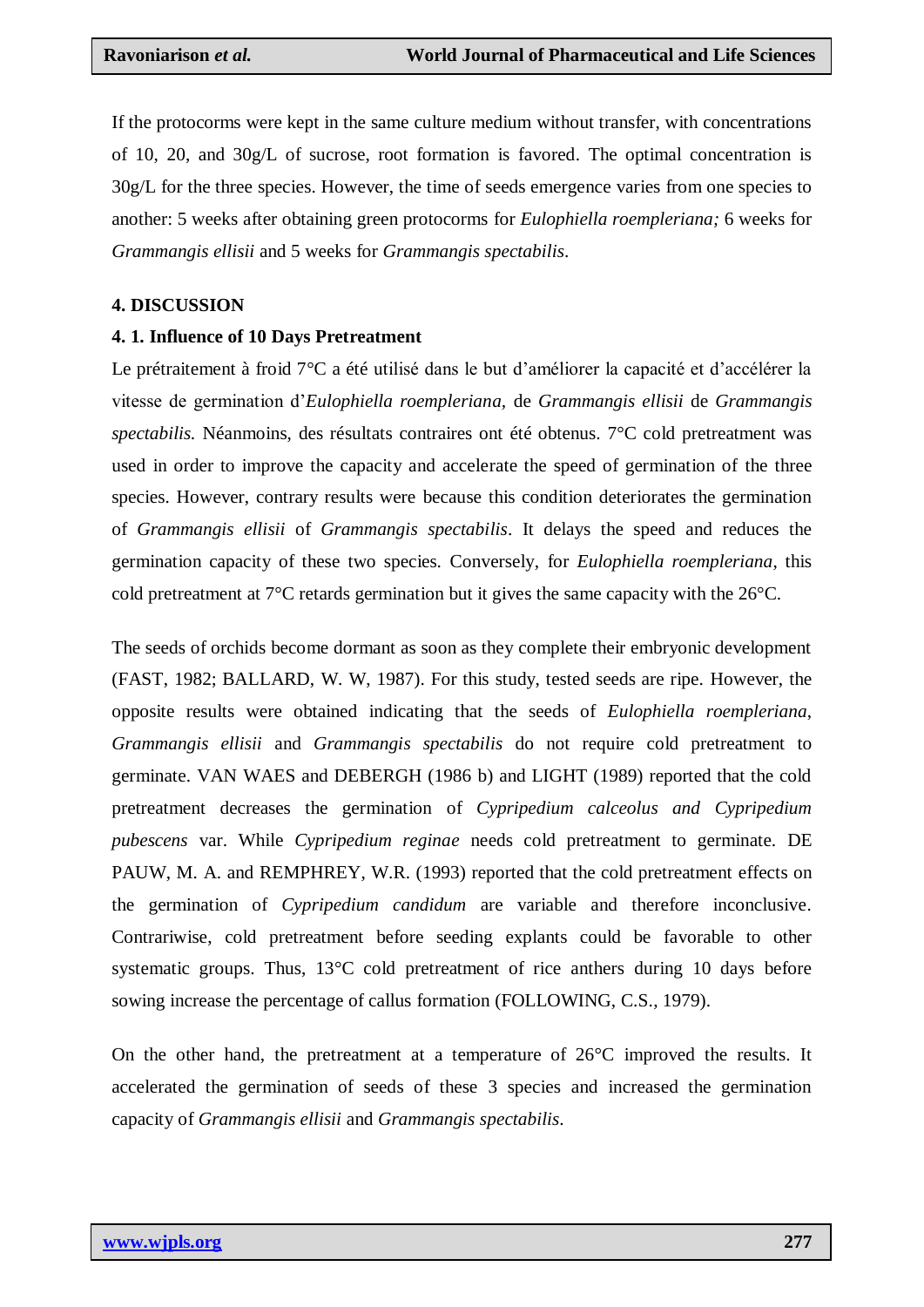#### **4. 2. Effect of Treatment in The Dark**

Treatments in the dark accelerate and improve the germination capacity of these three species studied. The difference between the treatments of 15 days to the 30 days resides on germination rate. Germination of *Eulophiella roempleriana*, *Grammangis ellisii* and *Grammangis spectabilis* needs darkness. Similar results are observed with *Angraecum compactum*, *Angraecum magdalenae* and *Sobennikoffia robusta*. But one could not generalize, since previous experiments show good development with high germination capacity of some species carried germination without undergoing pretreatment or treatment in the dark, but directly exposed under illumination 3,000 lux for 16 hours per day. Examples include: *Aeranthes longipes*: 92%; *Angraecum leonis*: 90%; *Neobathiea perrieri*: 92%.

For exotic orchids, seeds of several genus like *Cymbidium*, *Phalaenopsi*s and *Paphiopedilum* have developed well in the dark (ARDITTI, J., 1979). *Paphiopedilum ciliolare* have sprouted as if they were incubated in the dark for the first three months (SINGH, F., 1993). Some species may germinate under two conditions, light and darkness but the development of the seedlings in the light is different from those in the dark (ARDITTI. J, 1967). These results confirm that each species has its own requirements. The need for light or dark can be determined experimentally.

### **4. 3. Influence of Basal Media**

The seeds of *Eulophiella roempleriana*, *Grammangis ellisii* and those of *Grammangis spectabilis* have well developed on KN culture medium or MS/2 or VW, added vitamins and sucrose.

The *Eulophiella roempleriana* seeds germinated on medium with very different composition of microelements: poor medium as V W with a single micro-element (Mn  $SO_4$  4H<sub>2</sub>O); moderately rich medium like the KN medium with 4 microelements  $(H_3BO_3; MoO_4; CuSO_4;$ ZnSO<sub>4</sub>, 7H<sub>2</sub>O); rich medium as the medium MS/2 with 9 microelements (KI; H<sub>3</sub>BO<sub>3</sub>; MnSO<sub>4</sub>  $2H_2O$ ; Na<sub>2</sub>MoO<sub>4</sub>, 2H<sub>2</sub>O, CuSO<sub>4</sub>, 5H<sub>2</sub>O; CoCl<sub>5</sub>H<sub>2</sub>O; ZnCl<sub>2</sub>; NaEDTA; FeSO<sub>4</sub>, 7H<sub>2</sub>O). It seems that the microelements are not critical for germination of Eulophiella roempleriana. According to Singh, F., (1993), almost all Orchids can germinate on 2 types of media KN and VW. From the results of *Cypripedium reginae* on Harvais media (1982), those of VAN WAES. J. and DEBERGH (1986 b) and that of NORSTOG changed (1973), the culture medium composition is not a limiting factor for germination (DE PAUW, W. R, and REMPHREY, 1993).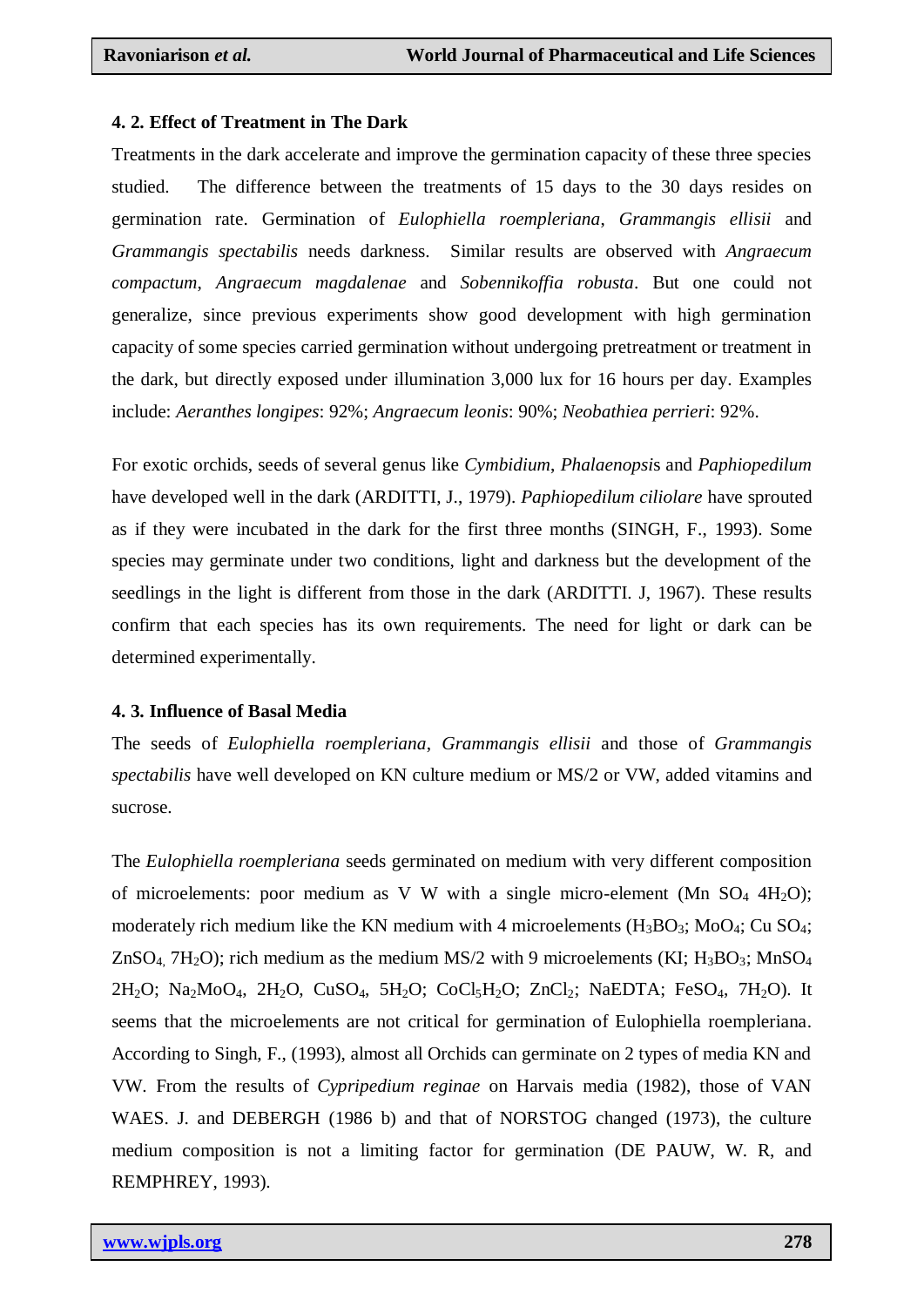Contrariwise, the results on *Cymbidiella flabellate* and *Aerangis platyphylla*, 3 other culture medium those are the Anderson, Lorenzen and Lindemann showed influence of the basal medium. The best result offered by the Lindemann culture medium was its high content of  $NH_4$  + (RABE ANDRIANANRASANA.H. 2004). This is consistent with assertions STENBERG and KANE (1998) that the high ammonium ion concentration in the culture medium improves the orchid seeds germination. These results lead to assume that the germination depends on the species which has its own requirements.

#### **4. 4. Effect of Sucrose Concentration**

The asymbiotic seeds germination of *Eulophiella roempleriana*, *Grammangis ellisii* and those of *Grammangis spectabilis* was inhibited in the absence of sucrose. Similar results were obtained on *Angraecum compactum*, *Angraecum magdalanae* and *Sobennikoffia robusta.* These results are comparable to Harrison (1973), indicating that the embryos cultured on medium without sugar reach the stage of protocorms but are unable to produce leaves or roots.

The addition of sugar in the culture medium stimulates the germination of *Eulophiella roempleriana*, *Grammangis ellisii* and *Grammangis spectabilis*. But the high concentration or concentration equal to 40 g/L causes the progressive yellowing of the obtained protocorms. KNUDSON (1922) observed that the *Cattleya mossiae* seeds germinate and differentiate on medium containing sucrose while without it, the embryos do not develop beyond small spherules. A similar situation was observed in *Cypripedium acaule* where protocorms produced leaves and roots in the presence of carbohydrates. However, they have remained at the stage of young protocorm without even producing promeristem if there is no supply of external carbohydrates (Leroux, G., et al. 1995).

It seems that the majority of reserves in the orchid seeds are lipids (PODDUBNAYA-ARNOLDI & ZINGER 1961; ARDITTI.J., 1992). Orchid Seed has no organs which can transform lipids to carbohydrates (albumen, perisperm or cotyledon) through glyoxysomes, so it cannot perform the glucogenesis. This explains the need for the seeds of orchids, to use an external source of carbohydrate. The primary role is played by the fungus responsible of mycorrhiza until the seedling becomes autotrophic (ARDITTI.J, 1967; 1979; ARDITTI.J, et al ARDITTI.J 1982, 1990 et al.).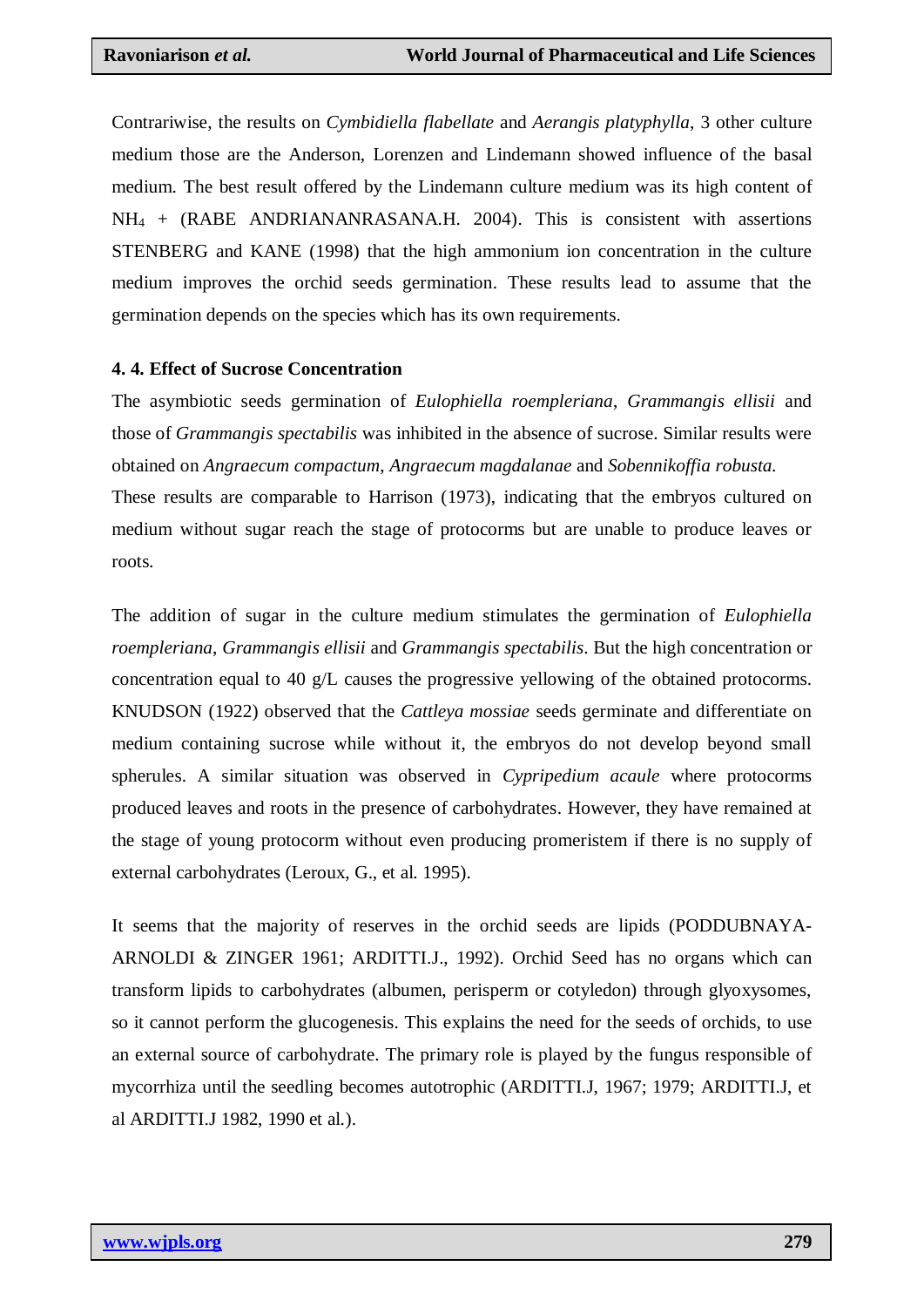Finally, the problem of symbiosis during germination does not occur for these species studied. Germination provides tens of thousands or even more than one million viable and healthy plants from seeds from a capsule even without protocorms multiplication (ARDITTI. J and GHANI. A.k.a., 2001).

#### **CONCLUSION**

This study has helped to develop biotechnology *in vitro* culture from the viewpoint of the conservation of endemic Malagasy orchids, plants reflect the incredible wealth of Madagascar.

The asymbiotic germination of orchids depends on the intrinsic and extrinsic factors. The first factor is related to the quality, viability, maturity and seed dormancy. Knowing optimal time capsules harvest, one of the conditions of successful germination asymbiotic should be studied in detail later. Likewise, we recommend the use of verification techniques of seed viability as one with the TTC (Triphenyl Tetrazolium Chloride) which ensures the desired results and saving time and biological material.

The second factor is the culture conditions, such as temperature, light or darkness and the culture medium.

The combined pretreatment study of temperature and light/dark with treatment in the dark allowed to infer that the 26°C pretreatment interaction for 10 days with treatment in the dark for 15 days improved the speed and germination capacity of *Eulophiella roempleriana, Grammangis ellisii* and *Grammangis spectabili*. While 7°C pretreatment delay the germination of these 3 species and decreased *Grammangis ellisii* and *Grammangis spectabilis* germination capacity whereas it is not the case for *Eulophiella roempleriana*. Pretreatments to darkness and light have no influence on either the rate or the germination capacity of these three species.

Comparing the asymbiotic germination of *Eulophiella roempleriana*, *Grammangis ellisii* and *Grammangis spectabilis*, on MS/2, KN and the VW basal media showed that microcells are not decisive for the germination of these species. The medium containing macronutrients, vitamins B and sucrose sufficient for asymbiotic germination of these three species.

Sugar is a limiting factor of the asymbiotic germination of these three species. Without sucrose, no seed is germinated; concentration  $30g/L$  gave the best result. The high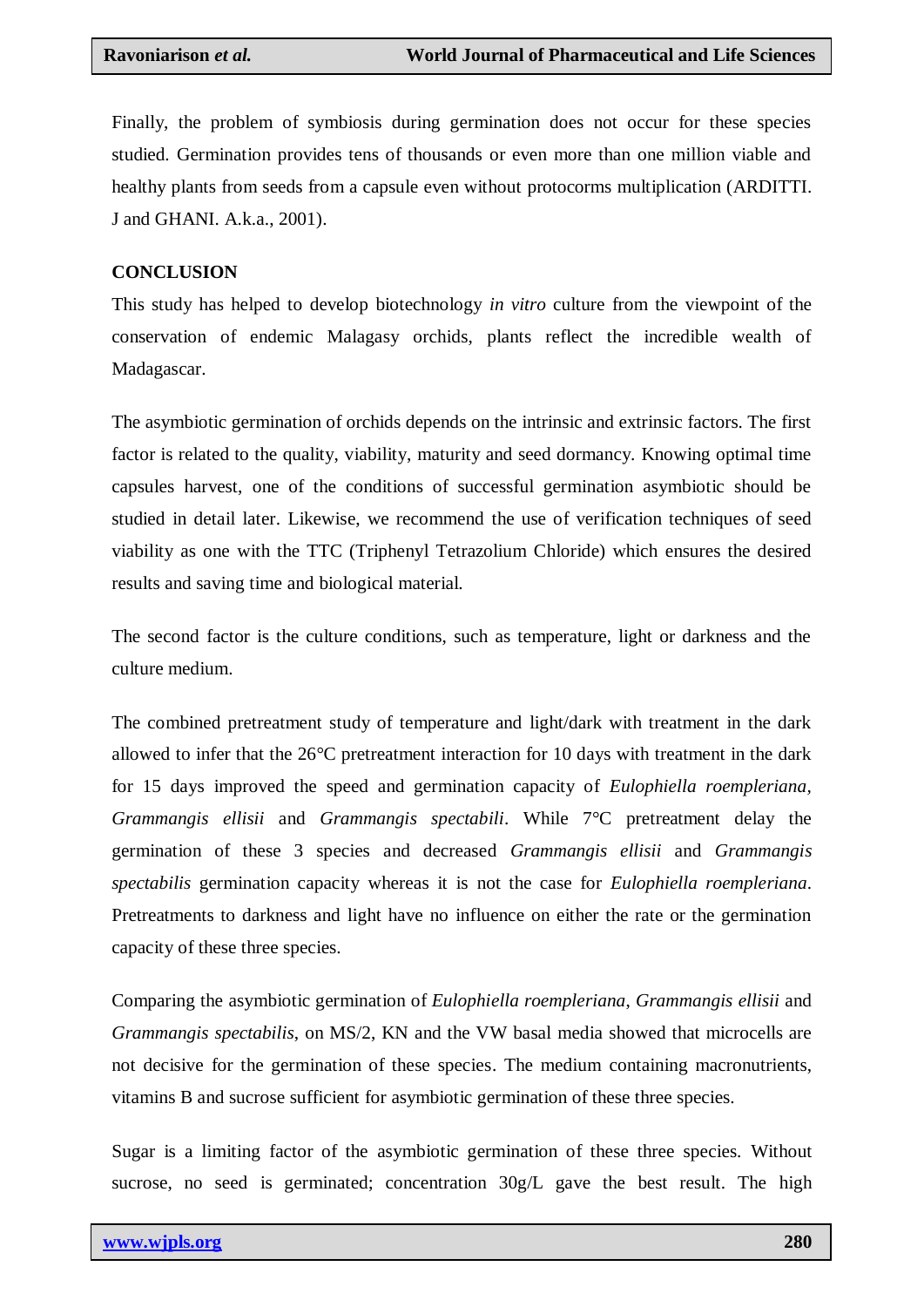concentration or the concentration equal to 40 g/L promoted the secretion of phenolic product and gave light yellow protocorms.

Tests of different parameters including culture medium composition allowed to highlight the differential behavior of these three species. These experiments could thus be extended to other plant species for their conservation and their valorization.

#### **REFERENCES**

- 1. ANGAP, PNUE, ONE. 1998. Monographie National sur la Biodiversité. Antananarivo. Madagascar., 324 p.
- 2. ARDITTI, J. GHANI, A. K. A., 2001. Numerical and physical properties of orchid seed, and their biological implications. New phytol, 145: 367-421.
- 3. ARDITTI, J., 1967. Factors affecting the germination of orchid seeds. The Botanical Review, 33(1): 1-97.
- 4. ARDITTI, J., ERNEST, R., 1993. Micropropagation of Orchids. John Wiley & Sone, Inc., New York, Chichester, Brisban, Toronto and Singapor.
- 5. ARDITTI, J., CLEMENTS, M., FAST, G., HADLEY, G., NISHIMURA, G. And ERNEST, R., 1982. Orchid seed germination and seedling culture – a manual. In Orchid biology – reviews and perspectives, II. Edited by ARDITTI, J. and Cornell. University Press, New York.
- 6. ARDITTI, J., 1979 Aspects of the physiology of Orchids. In: woolhouse (ed.) Advances in Botanical Research, Vol. 7, 99.422-638, Academic Press, New York.
- 7. BALLARD, W. W., 1987. Sterile propagation of *Cypripedium reginae* from weeds AOS. Bull, 56: 935-946.
- 8. BOURRIQUET, R., 1985. La culture "in vitro" des Orchidées. CHARLEVAL Journées des Orchidées 13-15 Avril 1985. Association Culturelle Municipale 27380. Charleval. 10p.
- 9. BROLY H., 1982. Contribution à la multiplication clonal des Orchidées: *Phalaenopsis*, *Paphiopedilium* et *Cymbidium*. Thèse docteur Ingénieur en Biologie et Physiologie végétale. Université des Sciences et Techniques de Lille 198p.
- 10. CHAUSSAT, R. and Le DEUFN, Y., 1975. La germination des semences. Gauthier Villars. 232p.
- 11. COME, D., 1970. Les obstacles à la germination. Ed. Masson et Cie, Paris: 162p.